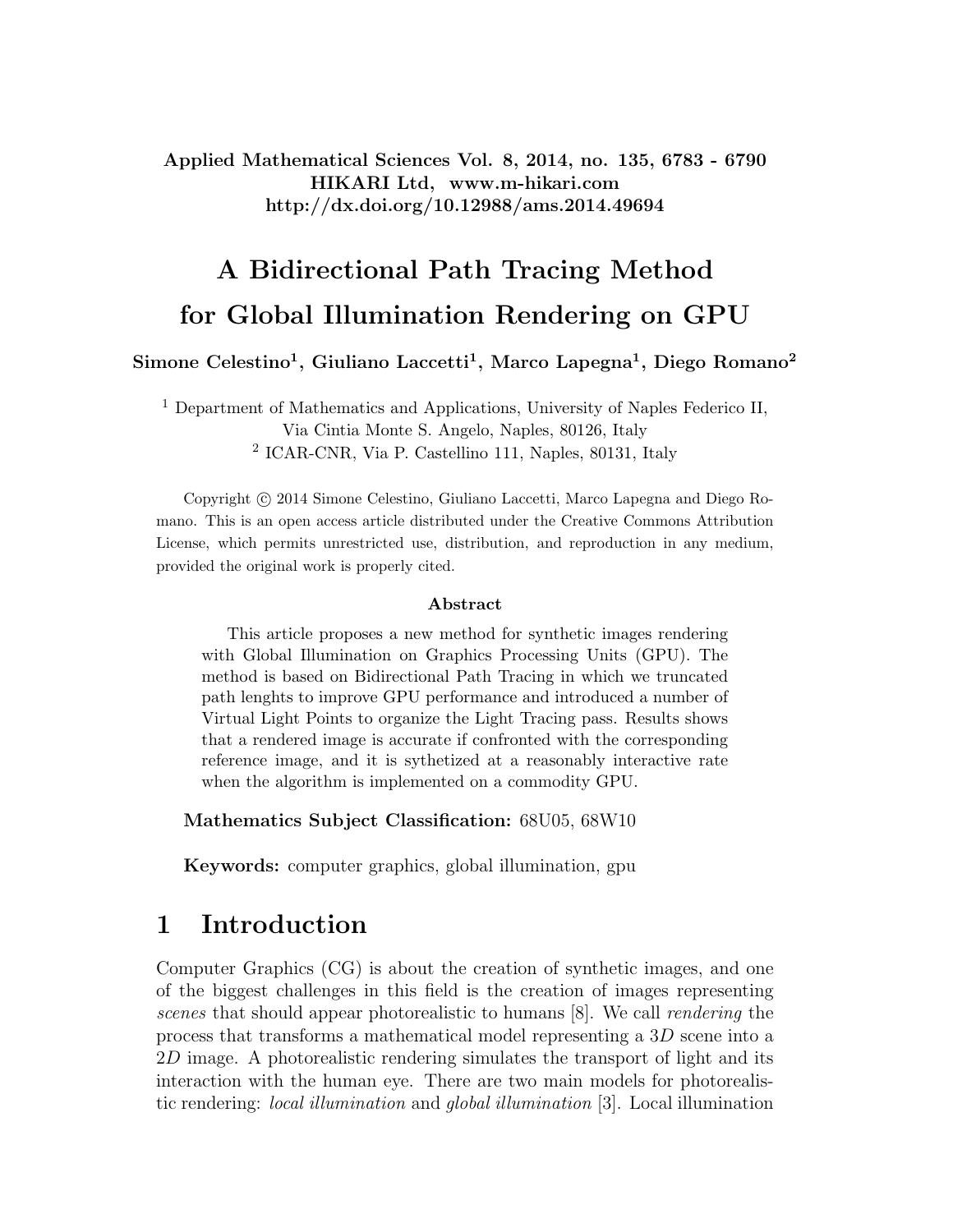only considers the direct interaction with the lights (direct illumination), while global illumination also includes rays coming from other surfaces (indirect illumination), in order to reproduce optical effects such as shadows, refractions and reflections. Graphic Processing Units (GPUs) are devices designed to calculate real-time local illumination renderings taking advantage of the highly parallel nature of the problem. In a modern GPU the redering steps are executed by grouped programmable multiprocessors with several ALUs each, in which data is processed parallely during pipelined stages. Thanks to a growing availability of scientific computing programming tools on GPUs for the so-called GPU Computing, we decided to explore a different approach for rendering 3D scenes on GPU using global illumination. We focused on a method called *bidirectional path tracing*(BPT) [7] which seemed to be the most promising. It combines the ideas of two other methods for global illumination, namely light tracing(LT) and path tracing(PT) [3], considering both the energy getting out from the lights and the visibility of the scene from the observer. These methods are based on Monte Carlo integration [2]. An example of the latest advances in Monte Carlo rendering is presented by Delbracio et al. [1]. The idea behind our algorithm for BPT is to speed up the convergence of the classical PT algorithm. This is achieved by considering the light contribution from some "special" points which actively diffuse the light energy which themselves received from other sources. We call these Virtual Light Points (VLPs) recalling the idea presented in [9] where a bidirectional instant

radiosity method is presented. The benefit of introducing such VLPs in the algorithm concerns the organization of data structures in such a way that an efficient multi threading code can be implemented on a GPU. In section 2 we will give a general overview of the model used for the global illumination problem. In section 3 we will describe the peculiarities of our parallel algorithm and in section 4 we will present some interesting results. We will close this paper with some conclusions in section 5.

## 2 Model

The rendering problem consists in measuring the light energy that each pixel of the final image should emit in direction of the viewer. Such quantity in photometry is represented by the radiant flux, which measures the radiance passing through an area A, and it can be calculated integrating the radiance emitted by all points that belong to the scene S over all the possible directions:

$$
\Phi(A) = \int_{S} \int_{\Omega} L(x \to \Theta) \cos(N_x, \Theta) d\omega_{\Theta} dS_x \tag{1}
$$

where  $L(x \to \Theta)$  is the radiance emitted by x in direction  $\Theta$ ,  $\Omega$  is the set of the incident directions and  $N_x$  is the normal to the surface in point x. For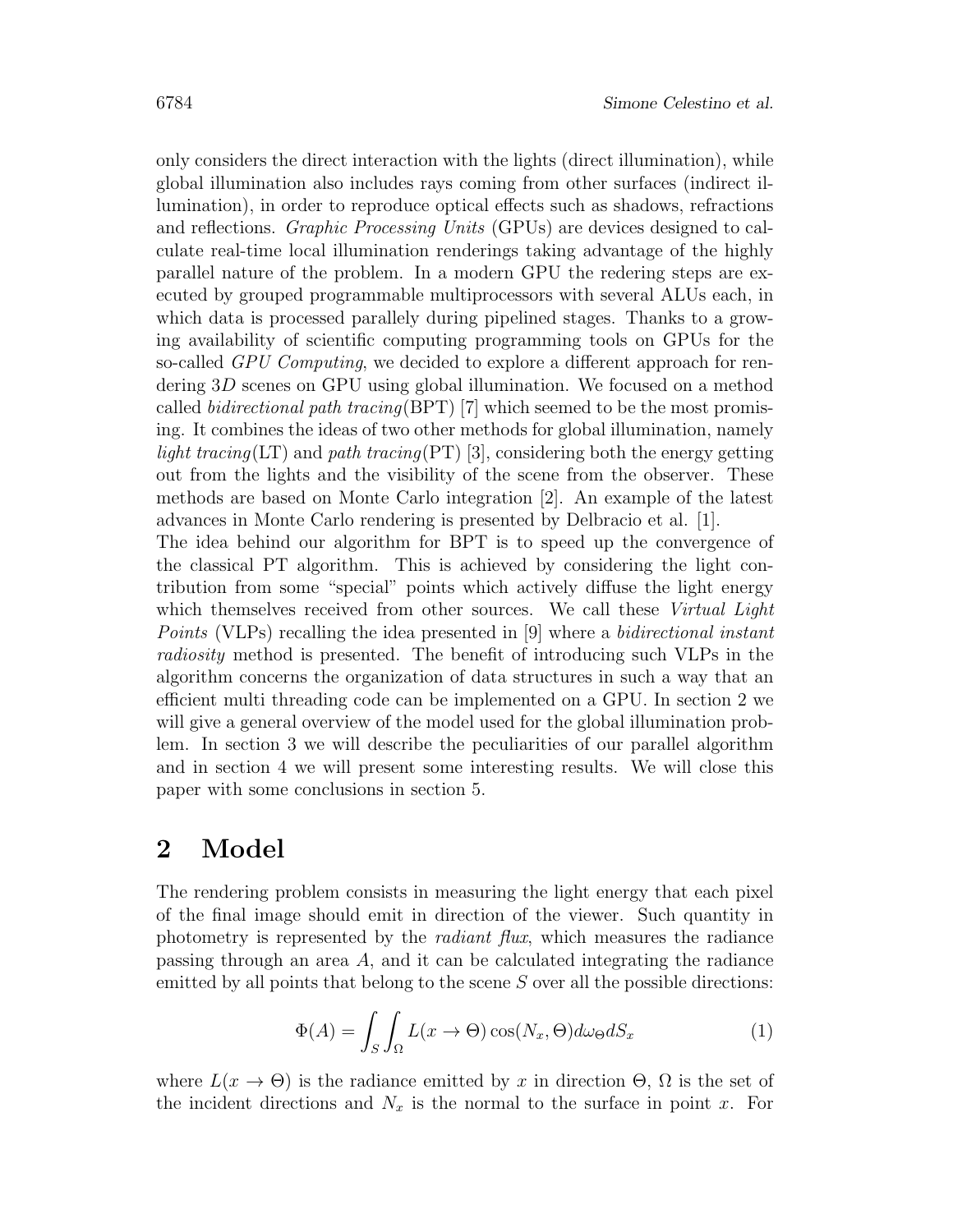reasons of concision, in our light model the energy striking a surface in a point is transmitted with energy leaving from the same point, therefore omitting scattering surfaces. The function which describes this behavior for a surface is called BRDF (Bidirectional Reflectance Distribution Function)[4] [3]. A BRDF can be defined as the ratio of the differential radiance reflected in a given direction  $\Theta$  and the differential irradiance incident in a given direction Ψ.

$$
f_r(x, \Psi \to \Theta) = \frac{dL(x \to \Theta)}{dE(x \leftarrow \Psi)}\tag{2}
$$

A compact form of the rendering equation is:

$$
L(x \to \Theta) = L_e(x \to \Theta) + L_r(x \to \Theta)
$$
\n(3)

where  $L(x \to \Theta)$  is the exitance radiance from x in direction  $\Theta$ ,  $L_e(x \to \Theta)$ is the emitted radiance and  $L_r(x \to \Theta)$  is the reflected radiance. Considering that:

$$
dE(x \leftarrow \Phi) = L(x \leftarrow \Psi) \cos(N_x, \Psi) d\omega_{\Psi}
$$
\n<sup>(4)</sup>

from definition (2), we have the extended formulation of the rendering equation:

$$
L(x \to \Theta) = L_e(x \to \Theta) + \int_{\Omega} f_r(x, \Psi \to \Theta) L(x \leftarrow \Psi) \cos(N_x, \Psi) d\omega_{\Psi}
$$
 (5)

# 3 Method

Several methods in literature do not solve the rendering equation in a complete way but they implement approximations which produce a decent and reliable output (see Ray Tracing [12] or Radiosity [5] algorithms). But some limitations arise: e.g. Ray Tracing can simulate only specular surfaces because rays are reflected geometrically with a basic BRDF; Radiosity can simulate only diffusive surfaces because it implements only diffusive BRDFs. Our idea is to use a stochastic method in order to simulate every possible BRDF in the same scene , [10]. Bidirectional Path Tracing combines two different approaches into a single method. It generates random paths which simulate both light propagation starting from the light source, and light absorption in the image plane of the energy arriving from the scene in direction of the observer. This means that we need to calculate in two passes respectively a path for the emitted radiance and another path for the radiant flux in the pixels. Usually the two passes are independent and can be executed in arbitrary order. After the generation of both paths, the final points of the two are connected to create a longer random path which is constrained to start from a light source and to end into a pixel. By following the energy propagation along this bidirected path, and by repeating the procedure in a Monte Carlo integration fashion, the flux (1) can be estimated in each pixel. Since we want to exploit the SIMD nature of GPUs, in our formulation of the method we decided to prearrange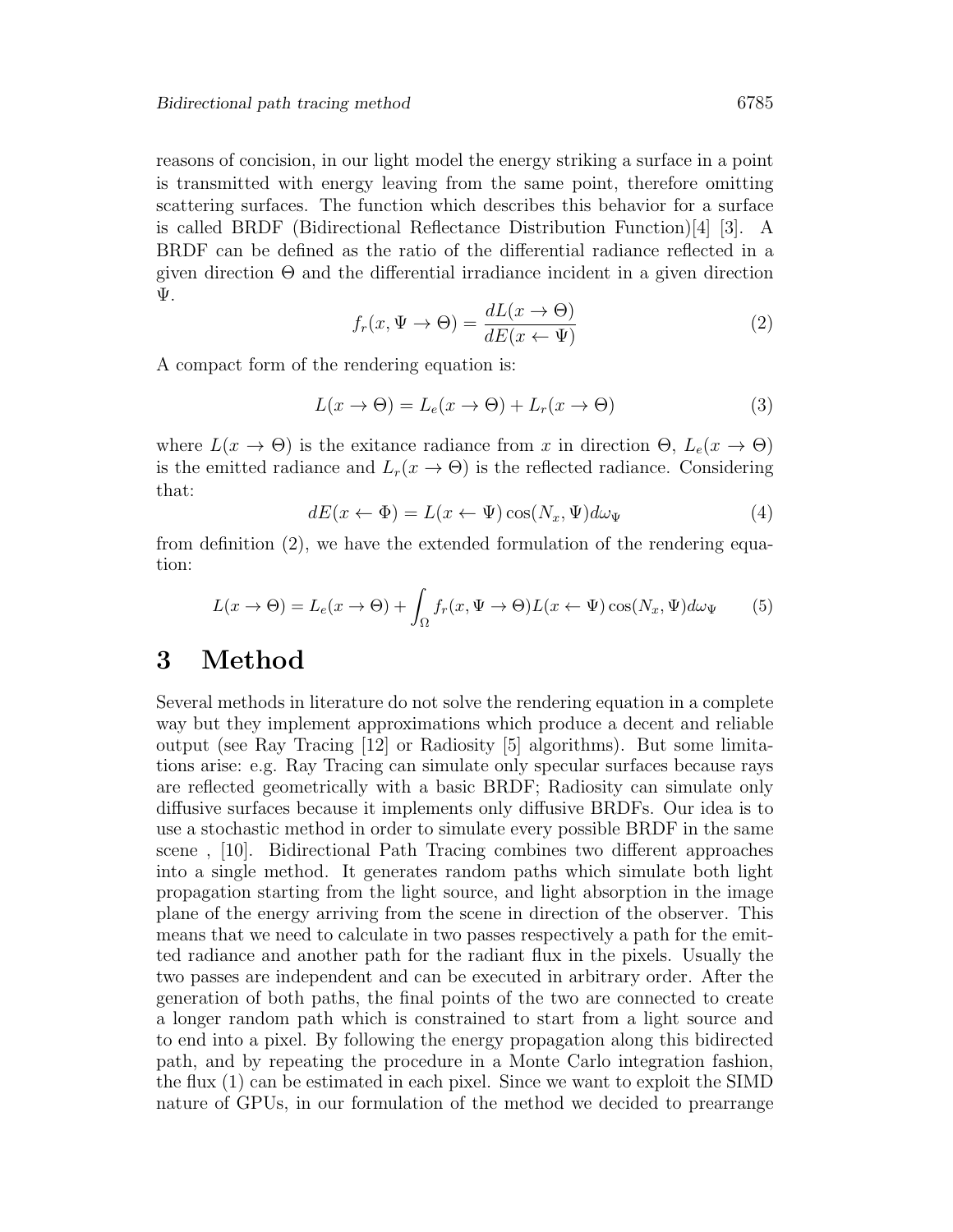the order of calculation for the two passes of the BPT, by running LT first and PT later. Moreover we introduced the idea of Virtual Light Point: each hit point on a diffuse surface [5] during the LT pass is marked as a light source. In this way we effectively simulate the light propagation in the scene, and at the same time we delegate part of the light emission to the illuminated surfaces where it is modulated through their respective BRDFs. Therefore we can estimate the (5) in the VLPs with:

$$
\langle L(x \to \Theta) \rangle = L_e(x \to \Theta) + \frac{1}{N} \sum_{i=1}^{N} \frac{L(y_i \leftarrow \Psi_i) f_r(y_i, \Psi_i \to \Theta_i) \cos(N_{y_i}, \Psi_i)}{p(\Psi_i)} \tag{6}
$$

where x is a VLP,  $\Theta$  is the direction in which the light is transmitted, N is the lenght of the random path in the LT,  $y_i$  are the hit points in the random path,  $\Theta_i, \Psi_i$  are respectively the outcoming and incoming directions in  $y_i$ , and  $p(\Psi_i)$  is a probability density function (PDF) on the domain of the possible incoming directions. In the second pass of the BPT algorithm, during the PT, for every step of a random path, the total radiance arriving at each hit point is approximated averaging the energy arriving from all the sources and the VLPs. That is:

$$
\langle L(y \to \Theta) \rangle = \frac{1}{M_s} \sum_{i=1}^{M_s} L_e(x_i \to \Psi_i) f_r(y, \Psi_i \to \Theta) \cos(N_y, \Psi_i) +
$$

$$
+ \frac{1}{M_v} \sum_{j=1}^{M_v} L(x_j \to \Psi_j) f_r(y, \Psi_j \to \Theta) \cos(N_y, \Psi_j)
$$
(7)

where y is a hit point of the random walk in the PT,  $\Theta$  is the direction in which the light is transmitted,  $M_s$  is the number of light sources,  $M_v$  is the number of VLPs,  $x_i$  are points on light sources,  $\Psi_i$  are ray directions from  $x_i$ to y,  $x_j$  are VLPs and  $\Psi_j$  are ray directions from  $x_j$  to y. Hence the BPT algorithm in two passes can be summarized as follows:

- We generate a random light path from the light source. This path,  $x_0, x_1, \ldots, x_l$ , has a random length l controlled by russian roulette that determines if continue or not the path, through the evaluation of the PDF.
- Similarly, we trace a random path that starts from the midpoint of a pixel, and hits a point  $y_0$  on a surface visible by the observer through the pixel. The path has length  $k$  (also controlled by russian roulette) and is composed by a set of points  $y_0, y_1, \ldots, y_k$ . At each step of this path, the radiance transmitted by  $y_i$  is calculated by applying the  $(7)$ . At the same time an approximation of the flux (1) is calculated by estimating the radiance transmitted to  $y_0$  along the path.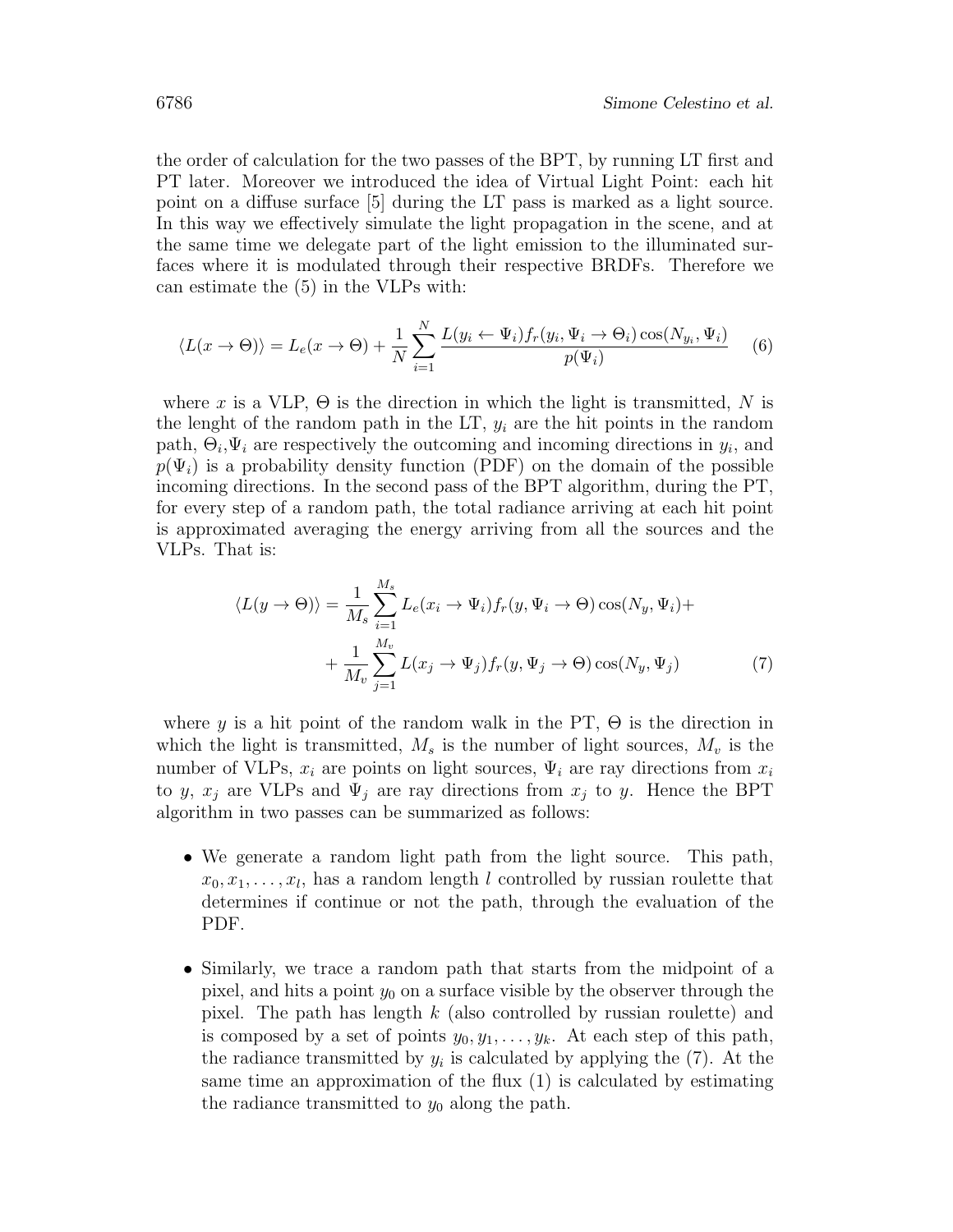Listing 1: Pseudo-code of parallel BPT

|                | //building the light paths in parallel                      |
|----------------|-------------------------------------------------------------|
| $\mathbf{2}$   | RadianceLightTracing< <numthreads>&gt;(Lights)</numthreads> |
| 3              |                                                             |
| $\overline{4}$ | //building the eye paths in parallel                        |
| 5              | RadiancePathTracing< <numthreads>&gt;(Pixels)</numthreads>  |

This procedure should be reapeted undefinitely, tracing new random paths each time and averaging the calculated flux. This is necessary to reduce the error for the flux in each pixel, and therefore to improve the image quality. In listing 1, a schematic of the algorithm is presented. In the parallel GPU algorithm for both functions (listings 2 and 3), we assigned to each thread an independent path. In order to keep the workload balanced among the computing units, we decided to fix the lenght of the paths a priori, removing the russian roulette. To compensate the bias introduced truncating this lenght, we experimentally evaluated the visual quality of the results versus the execution time on the GPU of PC3 (Table 1). For this purpose we measured the Structural Similarity (SSIM) [11] of the rendered results against a reference image (obtained after 10 minutes of execution) within a critical time of 5 seconds, which is a present-day reasonable time frame for a real-time global illumination rendering. We observed that for LT best visual results are obtained when lenght is 1, that is when we consider only VLPs on directly illuminated surfaces. Longer paths did not improve visual quality, rather they worsened it. This can be explained because of time consuming calculations which produce contributions not visually relevant. For PT we noticed that an optimal value depends on the objects in the scene and the complexity of their BRDFs. For this reason we left it as a parameter of the scene which should be given in input.

Listing 2: Pseudocode of Parallel LT

| $\mathbf{1}$<br>$\overline{2}$<br>3<br>$\overline{4}$<br>5<br>6 | RadianceLightTracing(Lights){<br>//start a ray from a Light<br>hit_point=NextRay(Lights)<br>for lenght {<br>if $(BRDF(hit\_point) == Diffuse)$ {<br>radiance=ComputeRadiance(hit_point) | 3<br>4<br>5<br>6                           | RadiancePathTracing(Pixels){<br>//start a ray from a pixel<br>$(x, y)$ =extract(threadId);<br>$hit\_point=NextRay(Pixel(x,y));$<br>for length{<br>if $(BRDF(hit\_point) == Diffuse)$ {<br>SampleLights(lights, VLPs); |  |  |
|-----------------------------------------------------------------|-----------------------------------------------------------------------------------------------------------------------------------------------------------------------------------------|--------------------------------------------|-----------------------------------------------------------------------------------------------------------------------------------------------------------------------------------------------------------------------|--|--|
| 8<br>-9<br>10<br>11<br>12<br>13<br>14                           | //save a VLP<br>SavePoint(hit_point,radiance)<br>hit_point=NextRay(hit_point)<br>else $\frac{1}{e}$ . q. qlass or specular<br>hit_point=ComputeReflRefr(hit_point);                     | 8<br>9<br>10<br>11<br>12<br>13<br>14<br>15 | EvaluateFlux(Pixel $(x,y)$ );<br>$//compute$ next ray<br>$hit\_point = NextRay(Pixel(x, y));$<br>else{ $// glass or spectrum$<br>hit_point=ComputeReflRefr(hit_point);                                                |  |  |
| 15                                                              |                                                                                                                                                                                         | 16                                         |                                                                                                                                                                                                                       |  |  |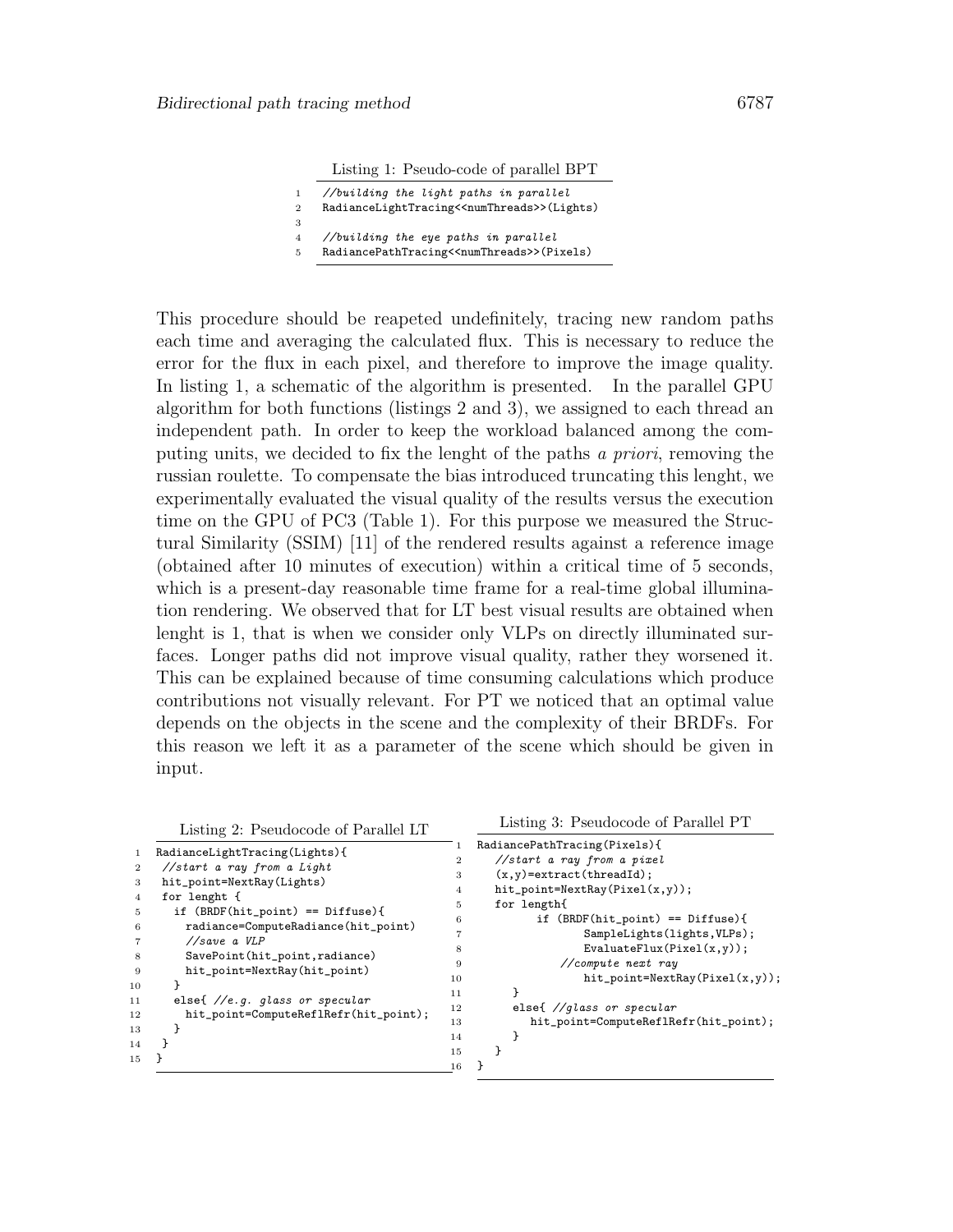# 4 Results



Figure 1: Reference Scene for simple test Figure 2: Reference Scene for complex test

|                  | PC 1           | PC <sub>2</sub> | PC 3           |
|------------------|----------------|-----------------|----------------|
| CPU              | $Intel 15-650$ | Intel i5-650    | Intel i7-3517U |
|                  | @Q3,2GHz       | <b>03,20GHz</b> | Q1.9GHz        |
| GPU:             | Quadro FX 3800 | GeForce 560 Ti  | GeForce GT 780 |
| Vendor           | NVIDIA         | NVIDIA          | <b>NVIDIA</b>  |
| Architecture     | G80            | Fermi           | Kepler         |
| Cuda Core        | 192            | 384             | 2304           |
| SFU              | 48             | 32              | 96             |
| Processor Clock  | $1,2$ Ghz      | $1,7$ Ghz       | $1,06$ Ghz     |
| Memory Interface | $256 - bit$    | $256 - bit$     | $384$ -bit     |
| Amount of Memory | 1023 MB        | 1023 MB         | 3071 MB        |

The architectures used for the tests are in Table 1. The development en-

Table 1: CPU and GPU specs

vironment consists in Ubuntu 12.04 LTS Linux provided with Cuda 6.0 SDK (Cuda compilation tools V6.0.1) and Nvidia display drivers 331.62. This includes the latest OpenGL library.

We implemented two test scenes. The first is the classic Cornell box (Fig. 1). The second is a 3D representation of a Sierpinski's triangle modeled with 783 spheres of different dimensions (Fig. 2). We tested the quality of the rendered image by means of the SSIM when executed on PC3. After 1 second the rendered image has a SSIM of 0.93 for the complex scene (a value of 1.0 means a rendered image identical to the reference image), and 0.90 for the simple scene. This is due to the diffusive nature of the Cornell Box which requires more samples to visually represent the correct lighting, while the Sierpinski's triangle is immersed in an empty space and therefore the direct lighting is more relevant. After 5 secs both scenes were rendered with a SSIM of 0.97, while we measured a SSIM of 0.998 after 60 secs for the simple scene and 120 secs for the complex one. We confronted the performances on different architectures in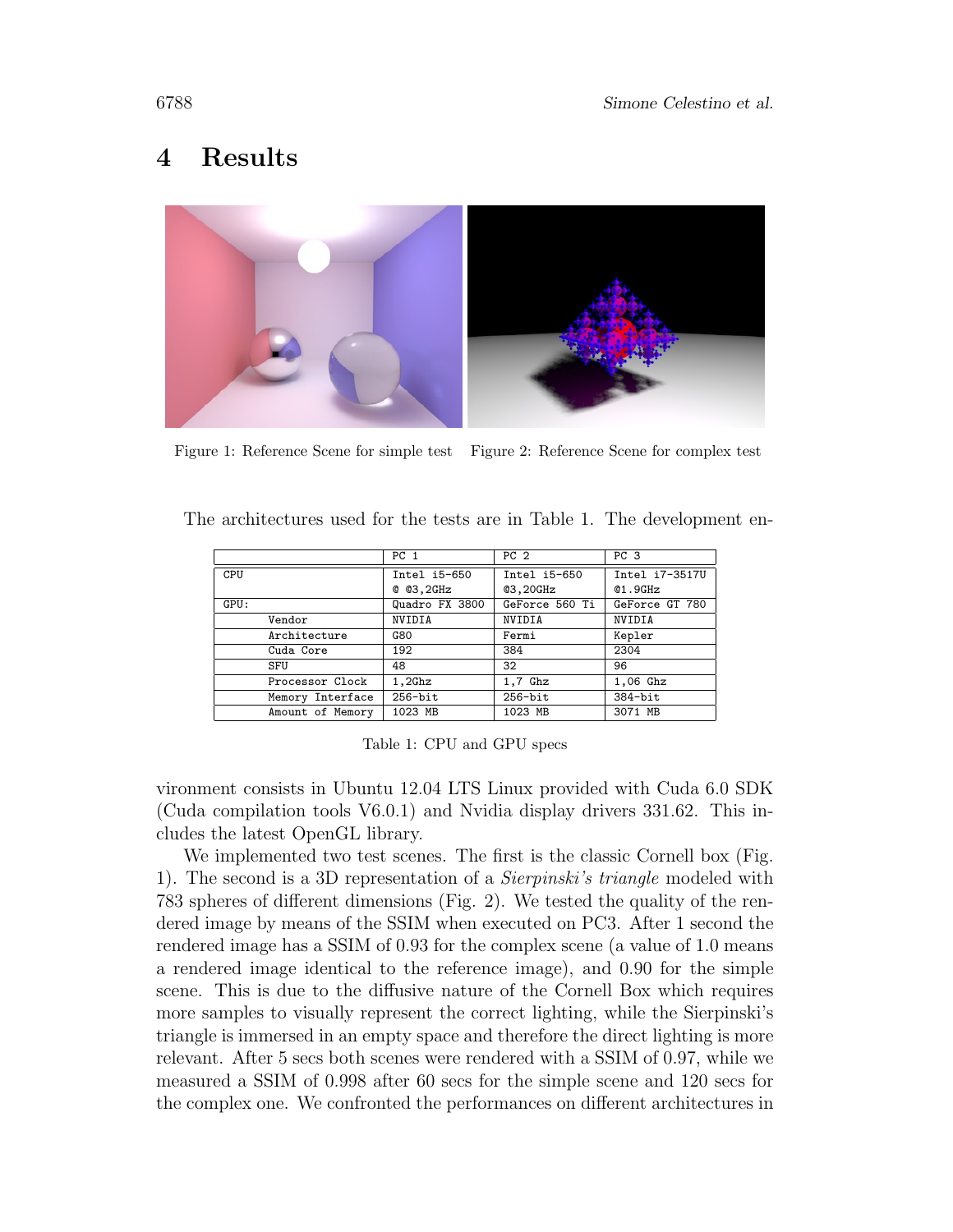

Figure 3: At left the result obtained with the simple scene, at right the result with the complex scene. Green line is for PC1, blue line is for PC2, red line is for PC3 as referred in Table 1.

the two charts in Fig. 3. The x-axis is for the execution time of the software, while the y-axis is for the number of iterations executed. The chart on the left - the one for the Cornell box - shows that after 3 minutes PC2 executed about 5700 iterations, while PC3 executed 24400 iterations. This means that the resulting image for the latter is almost 5 times more sampled than on PC2 in the same time. This difference clearly depends on the greater number of CUDA cores despite the slower clock rate of the GPU. About the Sierpinski's triangle, in our tests we noticed that performances for different architectures are proportional to the number of Special Function Units (SFUs) in the GPU. This behavior is due to the higher number of spheres in the scene, and therefore to the higher number of ray intersections to be tested. Since each intersectiont test is implemented using trigonometric functions, and those calculation on our GPUs are executed by SFUs, in this scope we were not able to take advantage of the total number of CUDA cores.

#### 5 Conclusions and future work

Despite GPU devices are designed for local illumination rendering, both at professional and gaming level, we took advantage of the CUDA environment to produce photo-realistic images using a BPT method for global illumination. Results are encouraging both in terms of image quality and time to solution, especially on more recent hardware. To improve perfomances, in future we need to manage ray intersections bypassing the SFUs. We should also try to reorganize the parallel algorithm to avoid divergences among the threads on the GPU. Finally, in order to in order to harness more computing power in a system - as presented in [6] - we will spend an effort to design an hybrid multicore CPU/GPU quadrature algorithm.